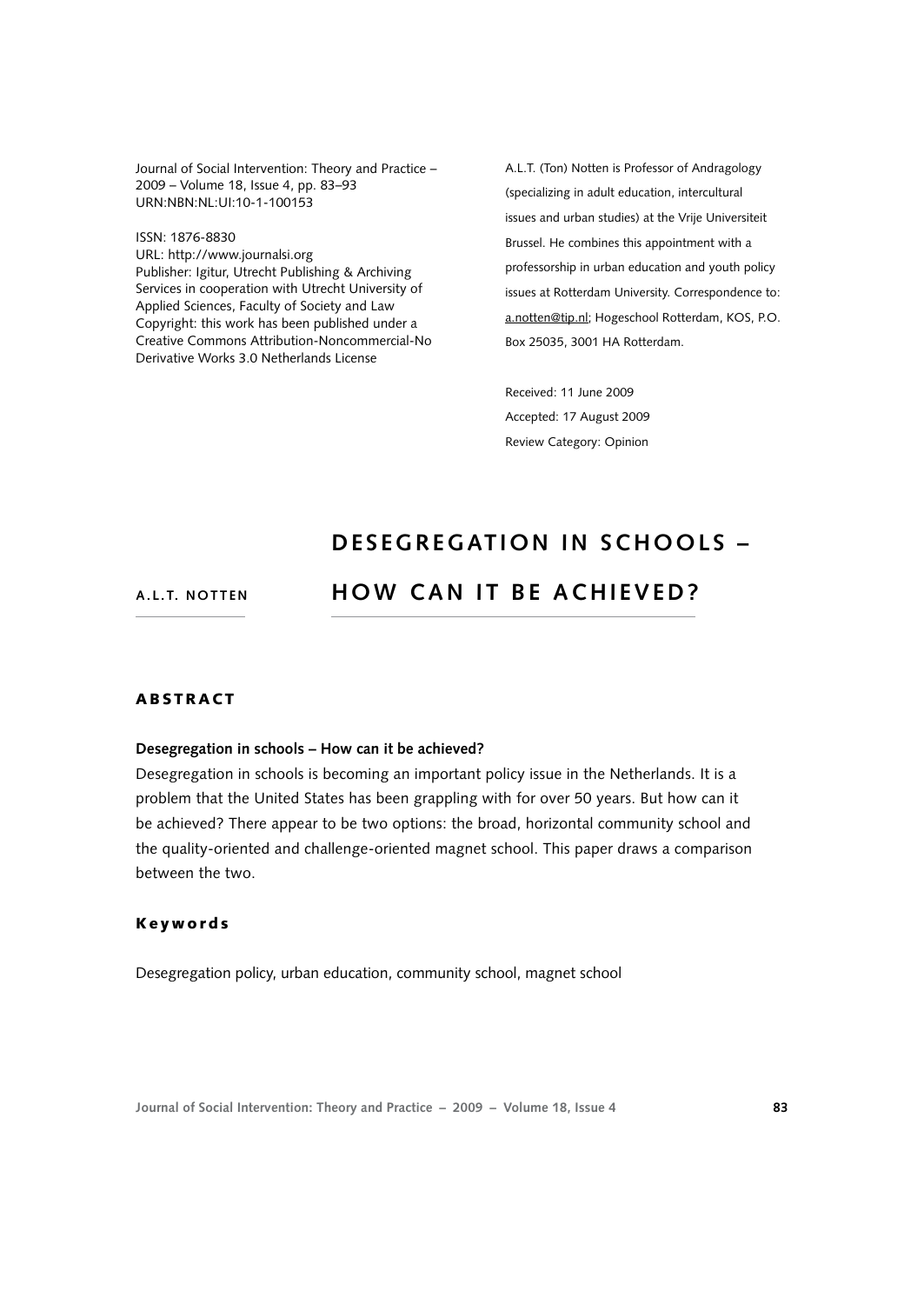#### SAMENVATTING

#### **Desegregatie in het onderwijs – Hoe krijgen we dat voor elkaar?**

Het tegengaan van etnische segregatie in het onderwijs krijgt in Nederland steeds meer aandacht. In de VS is dat al vijftig jaar het geval. De vraag is hoe desegregatie te organiseren. In dit artikel wordt een vergelijking gemaakt tussen de brede school en de magneetschool.

# Tr e f w o o r d e n

Desegregatiebeleid, grootstedelijk onderwijs, brede school, magneetschool

"Integration" is a blanket term for societal processes that will hopefully lead to fruitful cohesion and cooperation between different and even opposite groups in society. This terminological obscurity can be cleared up and the real social problems can be addressed by highlighting a distinction that has been drawn time and again – all the way from Immanuel Kant to Jürgen Habermas – between (1) cultural-expressive integration, which relates to religious and cultural issues and mutual respect and tolerance, (2) social-participative integration, which relates to the rights of all groups in society (the established and the newcomers) to participate in political and legal processes, and (3) functional integration, which is organized via education, employment and housing policies.

In our society the key integration issue is functional integration. It starts with *schooling,* and hence, concerns *teaching* and *teacher training.* Good schooling enhances career and housing opportunities and equips children and young adults for the modern global competitive economy. A challenging statement to that effect was issued in 2006 by the Lisbon Council Report *The Economics of Knowledge: Why Education is Key for Europe's Success,* written by Andreas Schleicher (2006, p. 2):

The time when Europe competed mostly with countries that offered low-skilled work at low wages is long gone. Today, countries like China and India are starting to deliver high skills at low costs – and at an ever-increasing pace. This is profoundly changing the rules of the game. There is no way for Europe to stop these rapidly developing countries from producing wave after wave of highly skilled graduates. What economists call 'barriers to entry' are falling. Individuals and companies based anywhere in the world can now easily collaborate and compete globally. And we cannot switch off these forces except at great cost to our own economic well-being.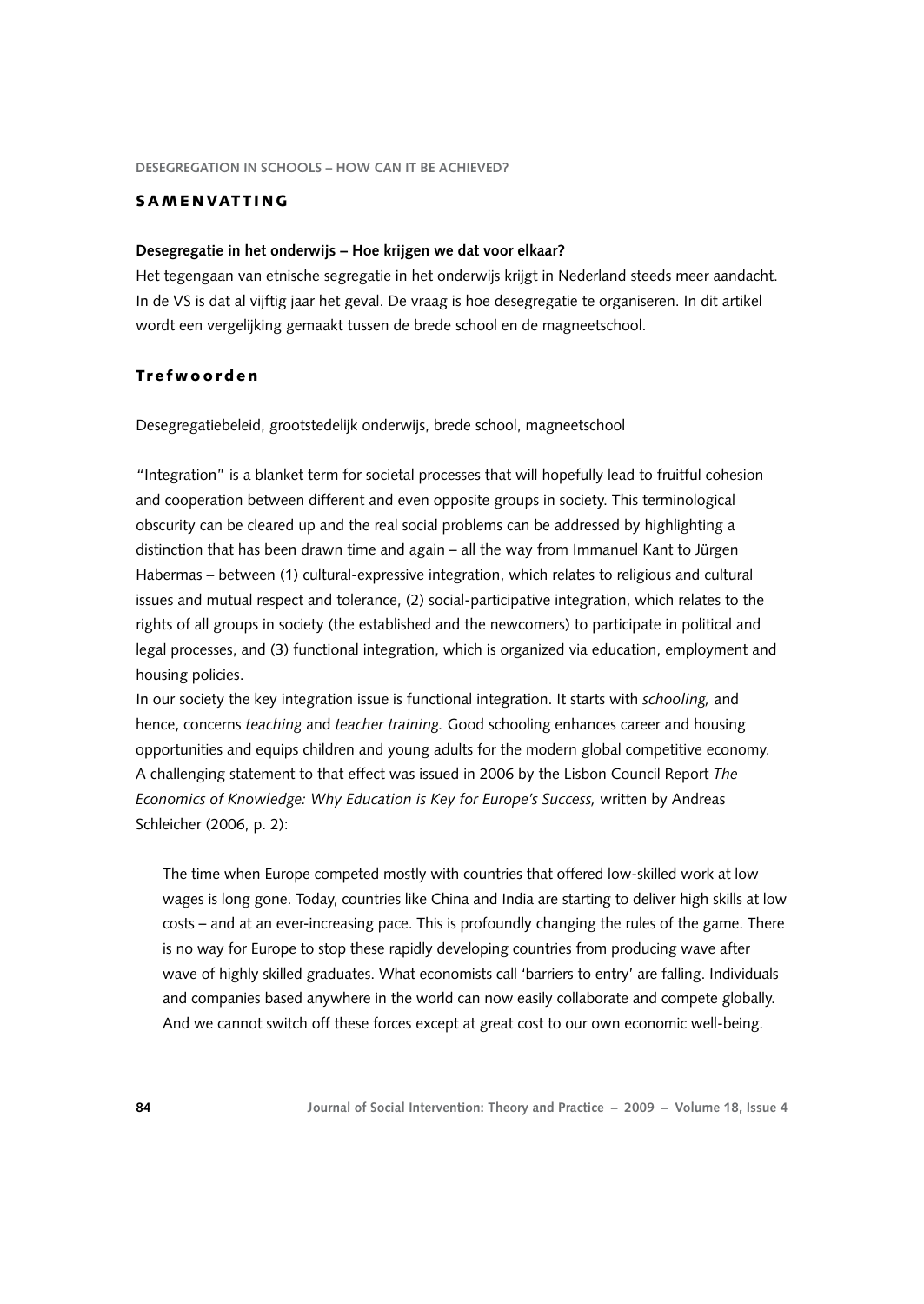The challenge for Europe is clear. But so is the solution: evidence shows – consistently, and over time – that countries and continents that invest heavily in education and skills benefit economically and socially from that choice. For every euro invested in attaining high-skilled qualifications, tax payers get even more money back through economic growth. Moreover, this investment provides tangible benefits to all of society – and not just to the individuals who benefit from the greater educational opportunities. Faced with a rapidly changing world, Europe's school systems will have to make considerable headway if they are to meet the demands of modern societies.

Some of these changes will require additional investment, particularly in the early years of schooling. But the evidence also shows that money is not a guarantee for strong results. Put simply, European school systems must learn to be more flexible and effective in improving learning outcomes. And, they must scale back the inherent class bias and sometimes catastrophically regressive way of funding existing educational opportunities – taxing the poor to subsidize educational opportunity for the rich – in existing systems. In short, if Europe wants to retain its competitive edge at the top of the global value-added chain, the education system must be made more flexible, more effective and more easily accessible to a wider range of people.

The report cites Finland as a fine example of a successful school reform:

A key principle in the Finnish reforms was to link high expectations and strong support systems for schools in ways that encouraged and enabled teachers and school principals to assume responsibility for learning outcomes for each and every student. Extensive content-based prescriptions of what teachers should teach were replaced by a focused set of educational goals that communicated what students should be able to do, leaving it up to schools to craft a learning environment and establish the educational content that would serve their students best to reach these goals. Schools with integrated and individualised pathways replaced Finland's tracked school system. (Schleicher, 2006, p. 9)

According to the report, Europe's school systems will have to make considerable headway if they are to meet the challenges of modern societies. Additional investment will be needed to realize some of the necessary changes, particularly in the pre-school and early school. But money does not guarantee good results, Schleicher points out that "linking high expectations to strong support systems" – which was key to the success of the Finnish model – calls for a combination of daring ambitions which envisage integrated and individualized pathways replacing a fully tracked school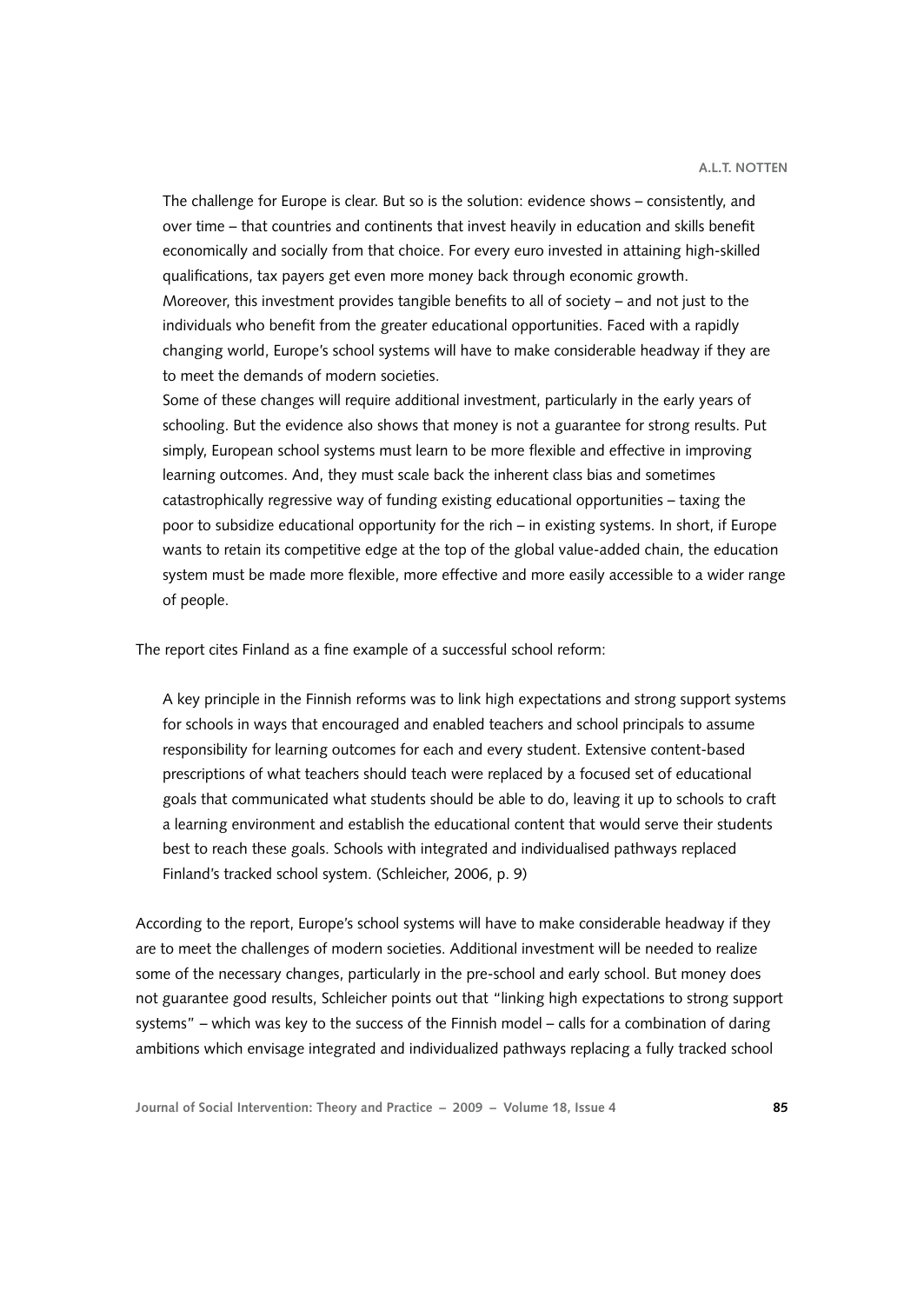system. The school needs to function "within the community"*.* It will be "(more) challenging and even competitive in terms of quality", and "parents will not maintain their free choice to a huge extent"*.*

We should never lose sight of the four 'C's: community-based, challenging, competitive and choice. Schleicher asks how these elements can be combined (another *c*) within strong support systems. I shall discuss this programme in the following pages by looking at two innovative school concepts: the "horizontal" community school and the "vertical" magnet school. I shall start, however, with some introductory remarks to clarify Schleicher's somewhat abstract statements.

# A LOT OF WORK NEEDED AT LOCAL LEVEL

Before the turn of the millennium, when the doctrine of "warm" multiculturalism with the focus on social-participative and cultural-expressive integration was proving a fiasco at so many levels, not least in Dutch educational policy, I was given an opportunity to make connections between the teaching and research experience in "urban education" which I had gathered in the United States, the UK, Denmark, and a few former communist countries in Central Europe. I became increasingly interested in *urban problems and challenges* that were related to ethnicity and immigration*,*  especially if they involved growing up and the training of social and educational workers in multicultural cities such as Amsterdam, Rotterdam and Brussels.[1](#page-9-0) So, after a somewhat tedious, moralistic and over-pragmatic first phase that lasted about 25 years, the multiculturalism theme began to intrigue me as a social and innovative researcher and theorist.

In 2002, I was appointed to a professorship at the Faculties of Teacher Training and Social Work at Rotterdam University. My working domain is "Urban Education", or even broader "Growing up in the City" – which also forms the subject matter for a research centre and a Master's programme in education. The appointment could not have been more opportune as it slotted in with my academic work in Brussels, which I had started four years earlier.

My working domain has an interesting background. For over ten years, Dutch governmental advisory boards have maintained that public institutions for youth welfare and education, especially in urban areas, will deliver better results if they are part of a "linked chain approach" or what is sometimes called "joined-up services". Institutions need to work together and offer a clear range of shared facilities to young people, parents, carers and education professionals (Schuyt, 1995). A lot of work needs to be done at local level with a whole array of partners: policymakers, school managers, teachers, social workers, educational professionals, urban regeneration managers, undergraduates and innovative researchers.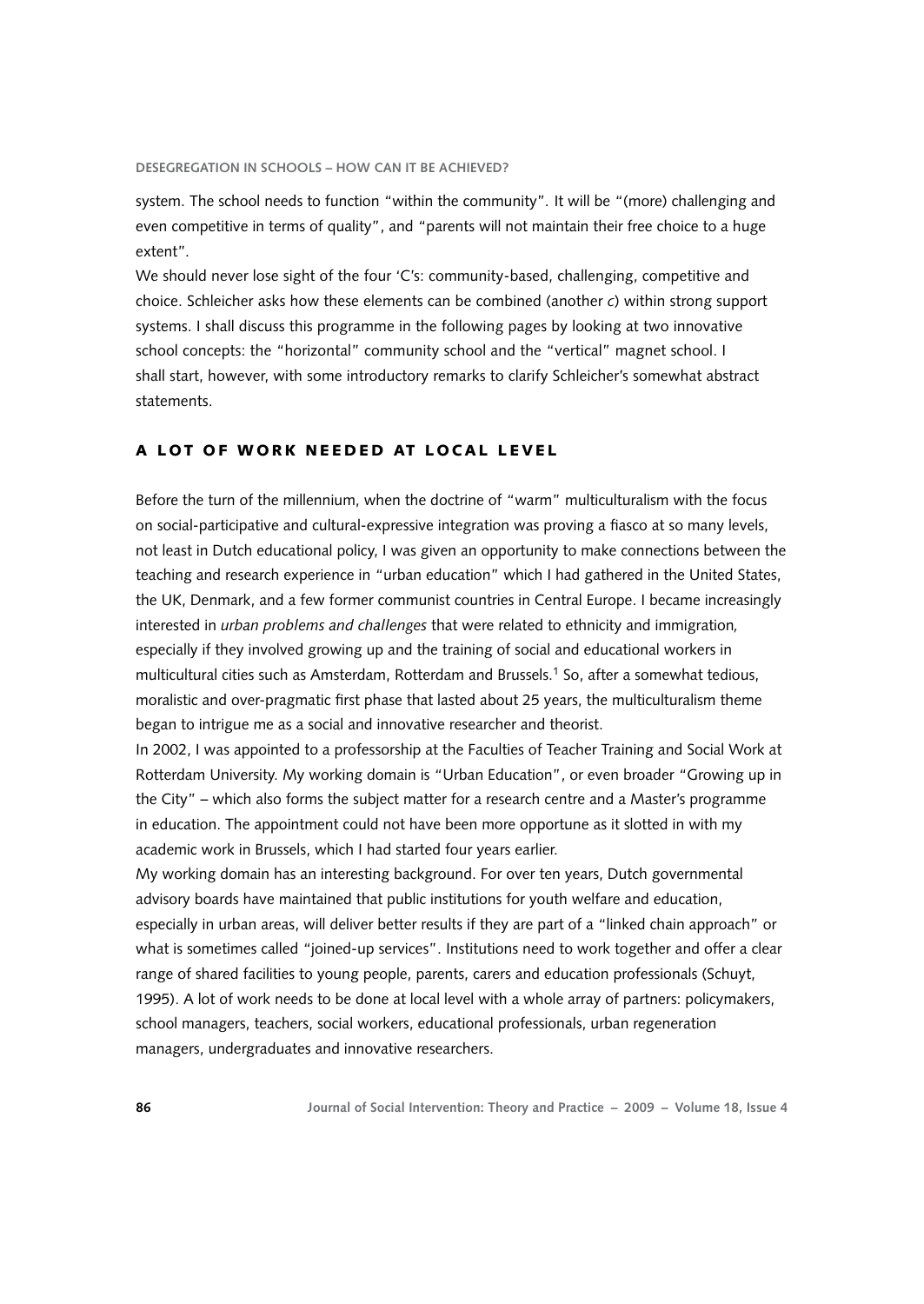Our Growing-up-in-the-City Centre and the Master's programme in Urban Education have taken education, research and innovation in schools and social services *and* the advanced training of teachers and social workers as *shared focal points.* The centre aims to promote good patterns of cooperation among the relevant disciplines at Rotterdam University, the municipality and the city districts of Rotterdam, and other participants.<sup>2</sup>

As partners, we can work together on research, teacher training, problem-solving and professionalization. Above all, we can help to strengthen the immigrant perspectives of functional integration … instead of engaging in the multicultural pampering that was so typical of a quarter of a century ago.

# COMMUNITY SCHOOLS ...

Take the case of Rotterdam – a truly amorphous urban area, boasting the biggest harbour in the world. Afflicted by the second-city syndrome, Rotterdam is the poorest and worst educated city in the country. Nearly half of its population is ethnic, and it grew faster in the past decades than the indigenous population. The new generation will be multi-coloured, as more than half of the primary school pupils will be second or third generation immigrants. These pupils must not be at risk of exclusion, either as individuals or as (sub)groups, in an ageing – *and* a rejuvenating – population.

Rotterdam needs to focus explicitly on primary and secondary education and find strong support systems which are community-based, challenging, competitive and offer freedom of choice. An example of a relevant and broad innovative approach is the *community school,* an extended school-day programme (in three gradations, dependent on the extra opening hours of the school every week) which offers facilities to intensify pupil learning and creates benefits for the neighbourhood at the same time.

Community schools are usually built in areas of severe social deprivation. They are supported by pedagogic and socio-cultural institutions as well as social work organizations and basic healthcare services for parents and children. Various sports and leisure facilities may also work with the community school and share its philosophy. Community schools invest in "parental participation", ranging from homework and learning support at home to library and ICT facilities, parallel teaching programmes for parents, and even parental input in school policy.

In Rotterdam, community schools are many and various, and most of them are socially and ethnically connected to the diverse and relatively independent parts of the city. Most of the primary schools in deprived districts are community schools. At district level, several schools are cooperating effectively and may even be housed under the same roof, in some cases together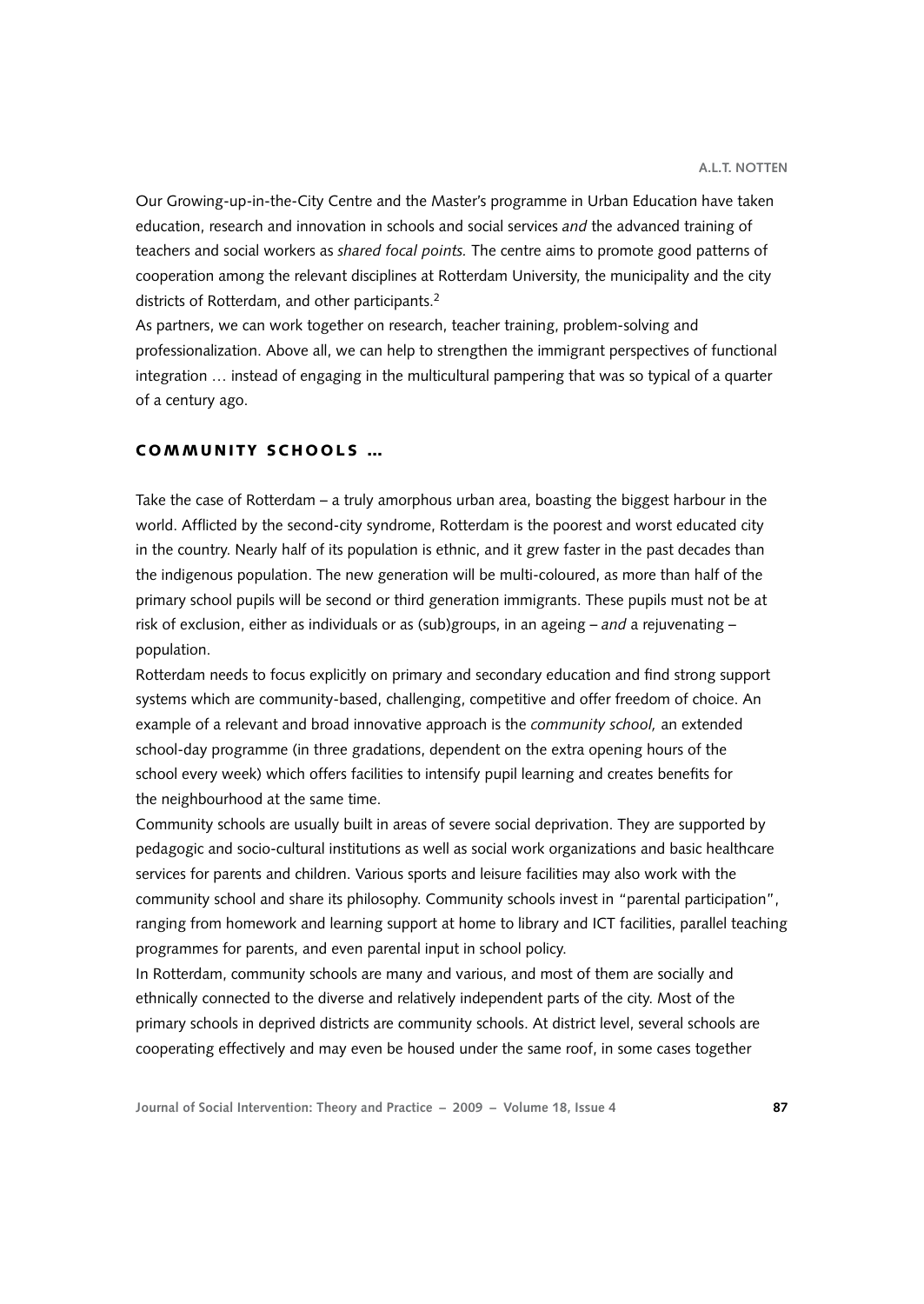with social work and health and cultural organizations in *MFAs* (multifunctional accommodation). The Youth, Education and Society Service in the city (JOS) is a great facilitator and financer of community schools.

# AN INTERMEZZO

*But there is a problem.* The Netherlands has subscribed to so-called "freedom of education" for over 90 years. This right was legislated in 1917 in Article 23 of the Constitution, which states that all persons/groups are free to provide education (subject to government supervision) and that private (usually denominational) schools that comply with the legal requirements shall be financed from public funds according to the same standards as public schools. This provision was initiated to equalize education for the religiously "pillarized" poor, who attended their own separate religious (protestant or catholic) schools. It is also the outcome of a nearly half a century of struggle for religious emancipation.

Under the Dutch system parents may send their children to any school they choose. The private schools, in turn, retain the right to admit and refuse children. More than 4,000 independent boards govern 8,000 primary and 2,000 secondary schools in the country. Nowadays, more than 65% of all schools in the Netherlands are state-funded private schools (which is quite the reverse in America, without – however – equal funding). Nowadays private schools seldom represent distinct religious orientations anymore. They are governed by boards of parents and community members, mostly within massive, powerful organizations. Public schools are governed by the municipal authorities.

Upon hearing about all these parental options, an American colleague of mine concluded that Dutch schools would *compete* on the basis of programme and performance indicators. No, I said, they do not. On the contrary, Article 23 does not result in differentiation on the basis of programme and performance. The demand for variety or radical change is too feeble. Most parents are happy with the schools and, despite arguments that *client accountability* will put more pressure on quality, families tend to apply other criteria; for example, or even in particular (40%), they want to know whether their children will have to cross a busy road on their way to school. Competitiveness between schools only arises when a "white" school tends to "deteriorate". Almost a hundred years down the line, the religious affiliation of schools is a minor factor in parental preference. However, white parents who live in predominantly white areas of Rotterdam tend to opt for private schools to escape the risk of lower class and ethnic minorities that go hand in hand with public schools (in the south of the city for example). In urban areas Article 23 has facilitated a white exodus from public schools. The Dutch experience suggests that free choice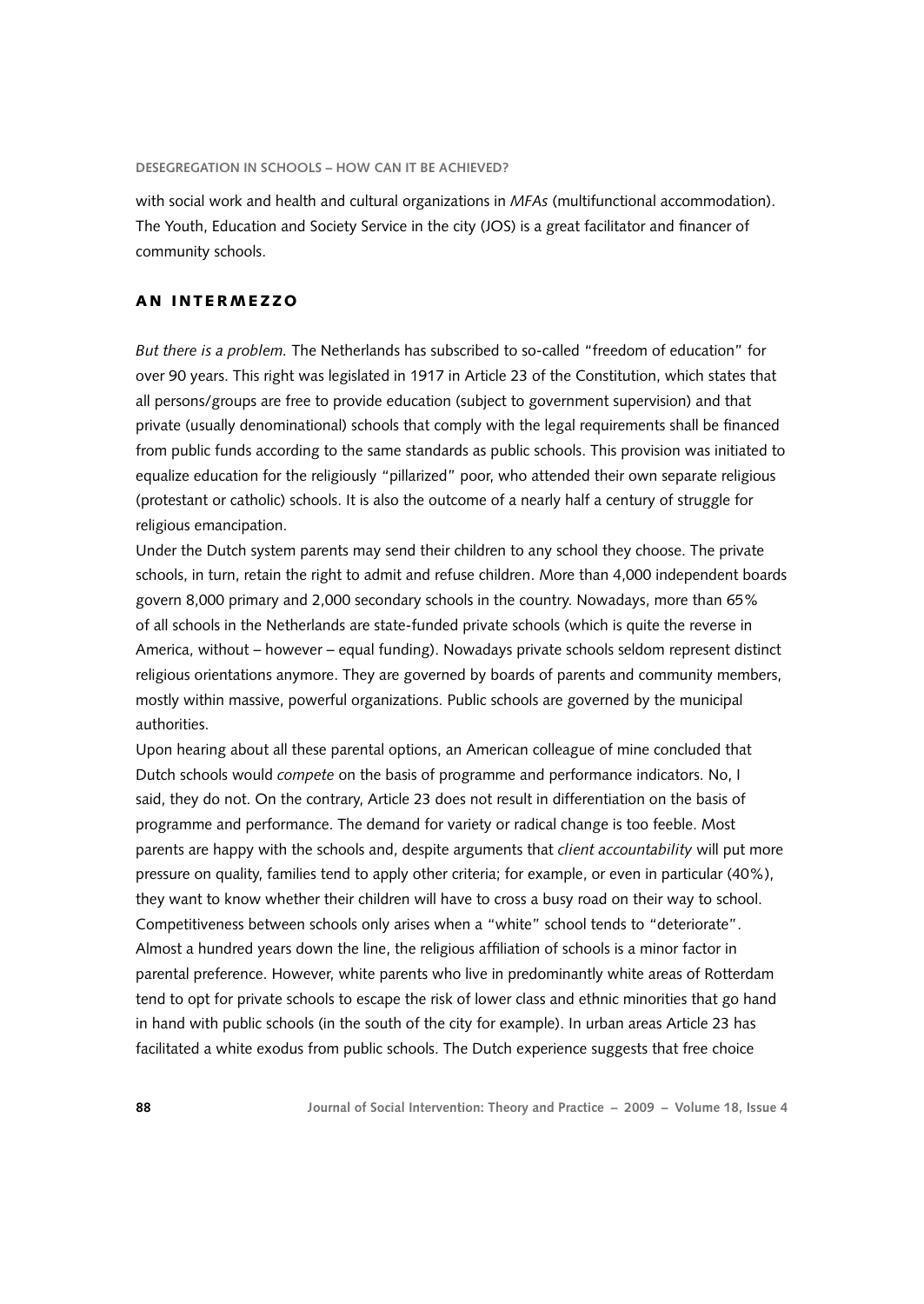does not result in an *open,* competitive market in education. In effect, market forces are being hampered by professional standards and a range of political and public interests (cf. Pearce, 1993, p. 27–28).

Schools in the Netherlands are beset by severe problems which are the result of or, at least, are partly sustained by the Constitution. It cannot be denied that there is a *coloured* competition or even an ongoing struggle among the lower classes on the fore-mentioned issues of school, work and housing. Every urban agglomeration in the west of Europe has hazardous districts which are ridden with bad housing, poor living environments, high unemployment and juvenile crime. Failing schools will do absolutely nothing to improve the next generations in these districts. Do we have to admit that serious urban social problems really are *ethnic* problems – not more or less ethnic, but *mainly* ethnic? Yes, we do. Problems that are rooted in massive educational backlashes are the foremost cause of functional disintegration. Why does the Netherlands almost automatically assign nearly 95% of the children of poorly educated immigrant parents, with or without *eleven-plus admission exams* (in Dutch: the *cito test*), to "preparatory secondary vocational education" (VMBO), provided in predominantly black schools? (Incidentally, 60% of *all* eleven-plus children in the country go to VMBO.) And why, five years later, is the school drop-out rate of these youngsters so alarmingly high? What barriers are blocking the way for young immigrants (first and second generation) at school today? Why do educational systems leave so many immigrant children "floundering", as concluded by the OECD (2006)? Eight years before that fateful selection, these children had already started their school career with huge language arrears, with parents who were neither supportive nor challenging and who were totally disinterested in the school-life of their offspring. These youngsters even have a responsibility during adolescence to teach their parents to participate in the highly alien western society. In 2005, the former Amsterdam Social-Democratic Alderman of Work and Income, Education, Youth, Diversity and Urban Policy, and since January 2009, the brand-new Mayor of Rotterdam, Ahmed Aboutaleb (born in Morocco) said: "The Constitution makes educational segregation a fact in the Netherlands, and that is appalling". The Rotterdam Christian-Democratic Alderman, Leonard Geluk, a staunch defender of Article 23, agreed that in his city, with 65 percent immigrant children, a desegregation policy which focuses on a fifty-fifty distribution will fail: "only quality policy can help" (cf. Cohen, 2005; Walters, 2008).

#### … AND MAGNET SCHOOLS

Two preliminary conclusions. First, there is not enough competition between schools in terms of quality and educational programmes (except along social and ethnic lines). Secondly, local and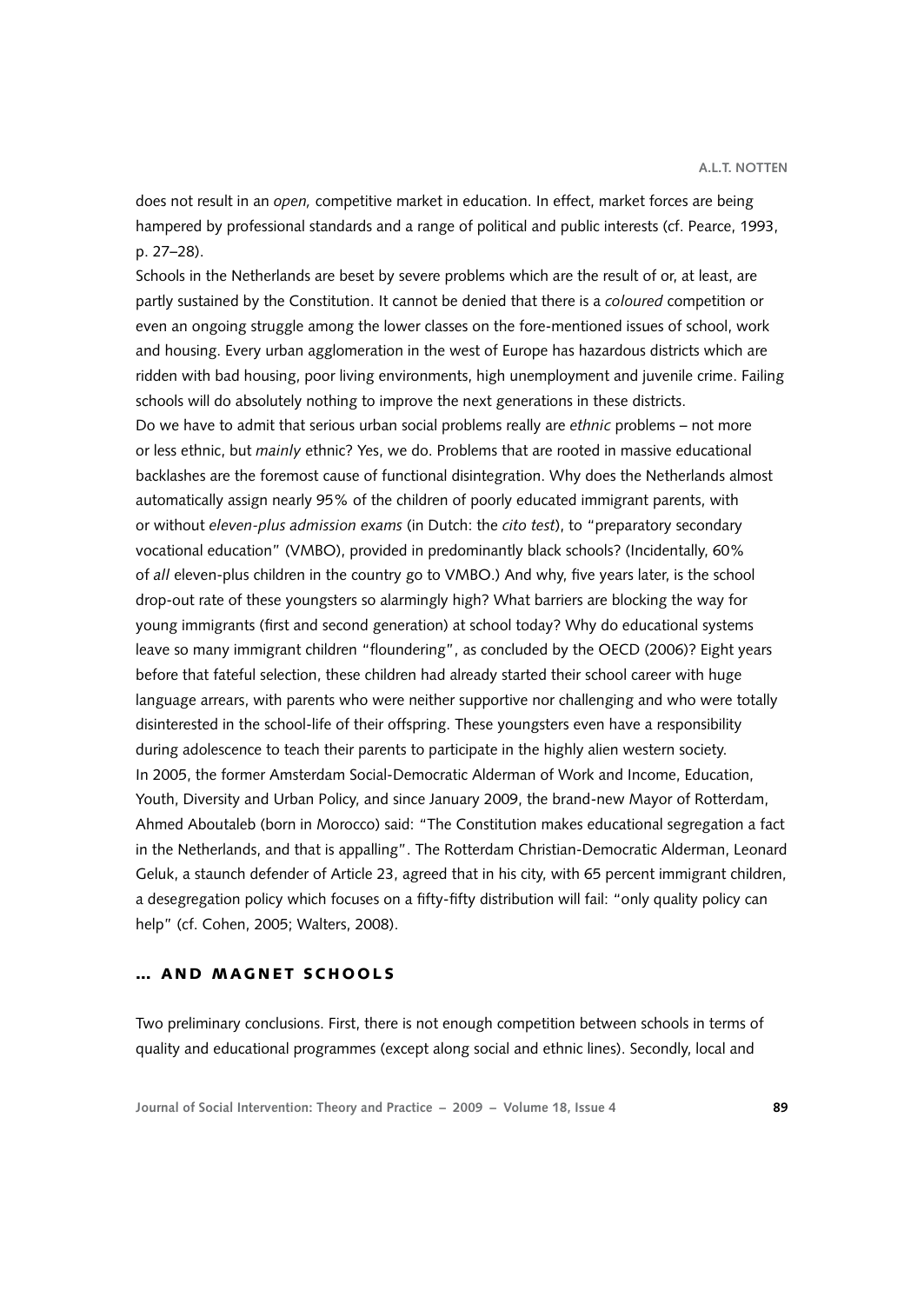municipal authorities do not have enough powers to intervene in failing schools and teaching standards. So, what can one say about the statement by Leonard Geluk *"Only quality policy can help"?* What might that mean? (For the record, Geluk resigned as Alderman for Schools in mid 2009.)

The *magnet school*, though not completely different from the community school, might constitute an intriguing example of school renewal in the Netherlands*.* Magnet schools are seldom found in Western European countries, even less so in private (i.e. denominational) schools in the Netherlands and Belgium.

In the United States there is a real *magnet school movement*, which is strongly supported by private and local initiatives and by school districts in particular.<sup>3</sup> In America, magnet schools are part of the national education system. Pupils are usually allocated a school on a boundary basis. In other words, they usually attend the nearest school. Magnet schools offer facilities outside these boundaries. Most of them have something extra to offer over and above the public schools, which makes them an attractive choice for many pupils. This – in theory – increases the diversity of the student population.

Magnet schools usually pursue alternative methods of teaching. They receive additional funding so that they can invest more in pupils, materials, teachers, curricula, et cetera.

Magnet schools are found mainly in urban areas. According to the US Department of Education, more than half of the large urban districts have magnet school programmes compared with only 10% of suburban districts.[3](#page-9-0) There are magnet schools at elementary, middle, and high school level. Occasionally, grades are combined in certain classes.

Magnet schools were introduced in the United States in the 1970s as a democratic tool to promote academic desegregation. They subscribed to the principle of parental choice. The aim was to "attract" pupils across the entire spectrum, so they opened their enrolment geographically across traditional school zones and offered an environment or experience that would attract students and families from other areas (families would involuntarily desegregate their children to the magnet school). The goal was to reduce racial segregation in a natural manner.

Nearly forty years later, many magnet schools are still helping to increase diversity in the national education system by indirectly enabling desegregation. However, over the past twenty years, some schools have become more competitive and can only accommodate 10 to 20% of the students that apply. These magnet schools can therefore promote academic opportunity and excellence over their conventional counterparts. Magnet schools often attract "gifted" and "talented" pupils who score well in tests and attain good grades. About one third of all magnet schools use selection criteria to decide whom to invite to enrol for that year.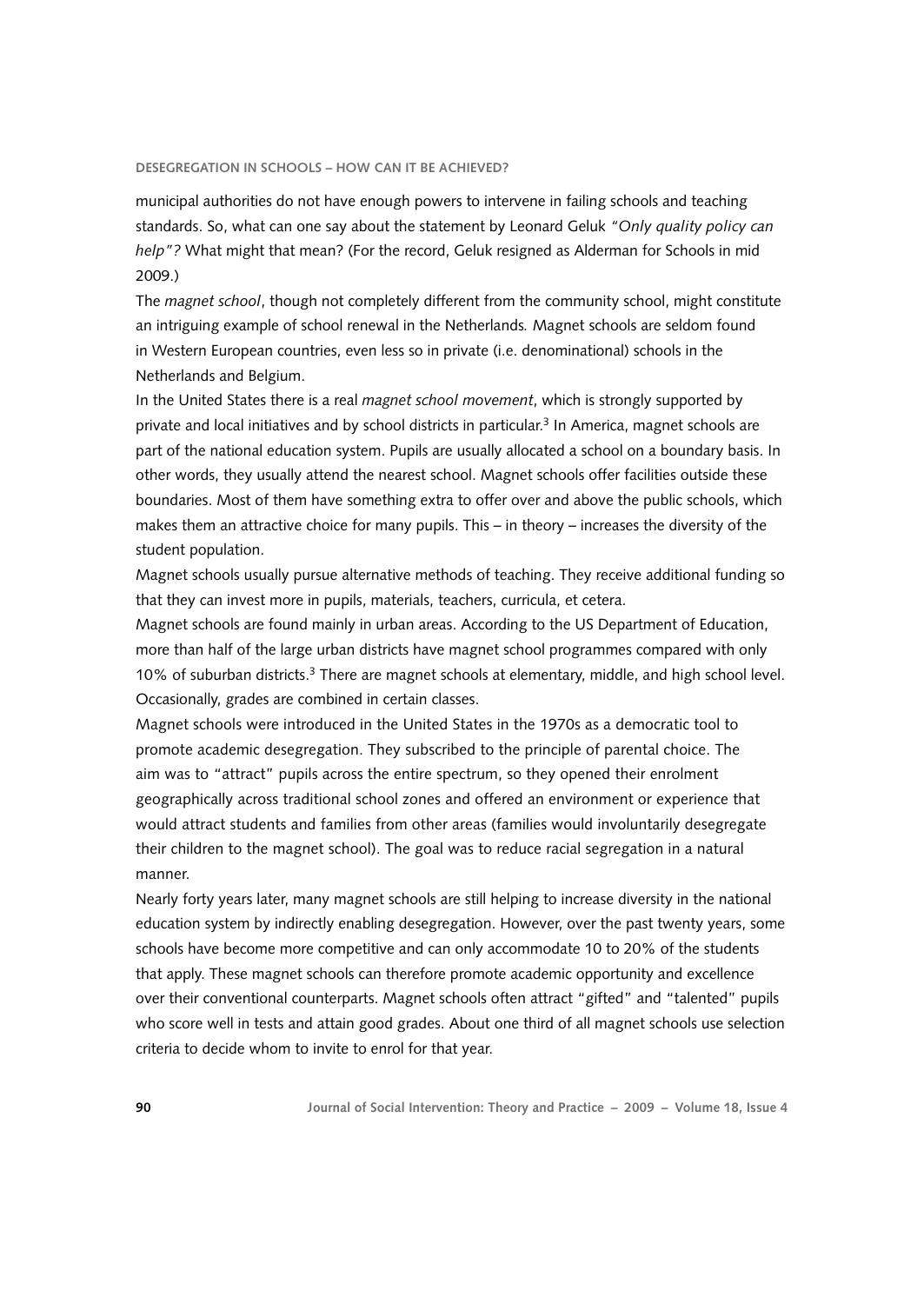American magnet schools offer distinct curricular and didactic concepts and specializations, ranging from art, geometry, ICT, economy and health & medicine to science, maths, sports and nature. These specializations may vary from "limited" to "extensive". Magnet schools attract pupils from outside the attendance zone. Finally, they explicitly pursue diversity.

By school year 1991–1992 – when I was visiting the magnet schools headquarters in Houston, Texas, for the first time (the International Research Institute on Educational Choice, at the University of Houston campus) and attending huge magnet school conferences in Houston and Seattle, Washington – more than 1.2 million pupils were enrolled in magnet schools in 230 school districts. By school year 1999–2000, 1,372 magnet schools were operational in 17 states (out of the 33 states that reported this type of information to the federal government). The states with the most magnet schools were California (473), Illinois (350), North Carolina (153) and Missouri (95). By school year 2001–2002, more than 3,100 magnet schools were operational in America (National Center for Education Statistics, cf.<http://nces.ed.gov/pubs2002/overview/table9.asp>). Though more racially balanced than conventional schools, magnet schools are less balanced in other domains. Pupils who attend magnet schools are *less* likely to have the same SES (socio-economic status) mix than pupils who attend conventional schools. For instance, fewer students are eligible for free or cut-price lunches. Students in a magnet school are more likely to live in a household with two employed parents who have a college or university background. These findings apply to the students regardless of race. While pupils with low SES may be underrepresented in magnet schools, they achieve better academically than pupils at conventional schools. Low SES pupils in magnet schools are more likely to complete their education than their counterparts in non-magnet schools.

On the whole, the magnet school's original mission to increase diversity has gradually been marginalized in favour of academic achievement. Pupils at magnet schools perform better academically than students at conventional schools in the same school district. The districts finance the magnet schools in the same way that they finance other schools. However, magnet schools spend, on average, \$250 more per student than non-magnet schools. Some magnet schools receive state desegregation funding. Federal funding under the Magnet Schools Assistance Program (MSAP) is also available. MSAP provides two-year grants to magnet programmes that promote desegregation.

So much for the United States. I am not sure whether these optimistic, downwardly readjusted and more or less realistic visions can be easily transposed to, for example, Rotterdam. It would require swathes of precise translation, adaptation, creativity and innovative research, that moreover take account of the forty-year history of the American magnet school programme and the opportunities in Rotterdam. The magnet school's core strengths, however, remain its attractiveness for pupils and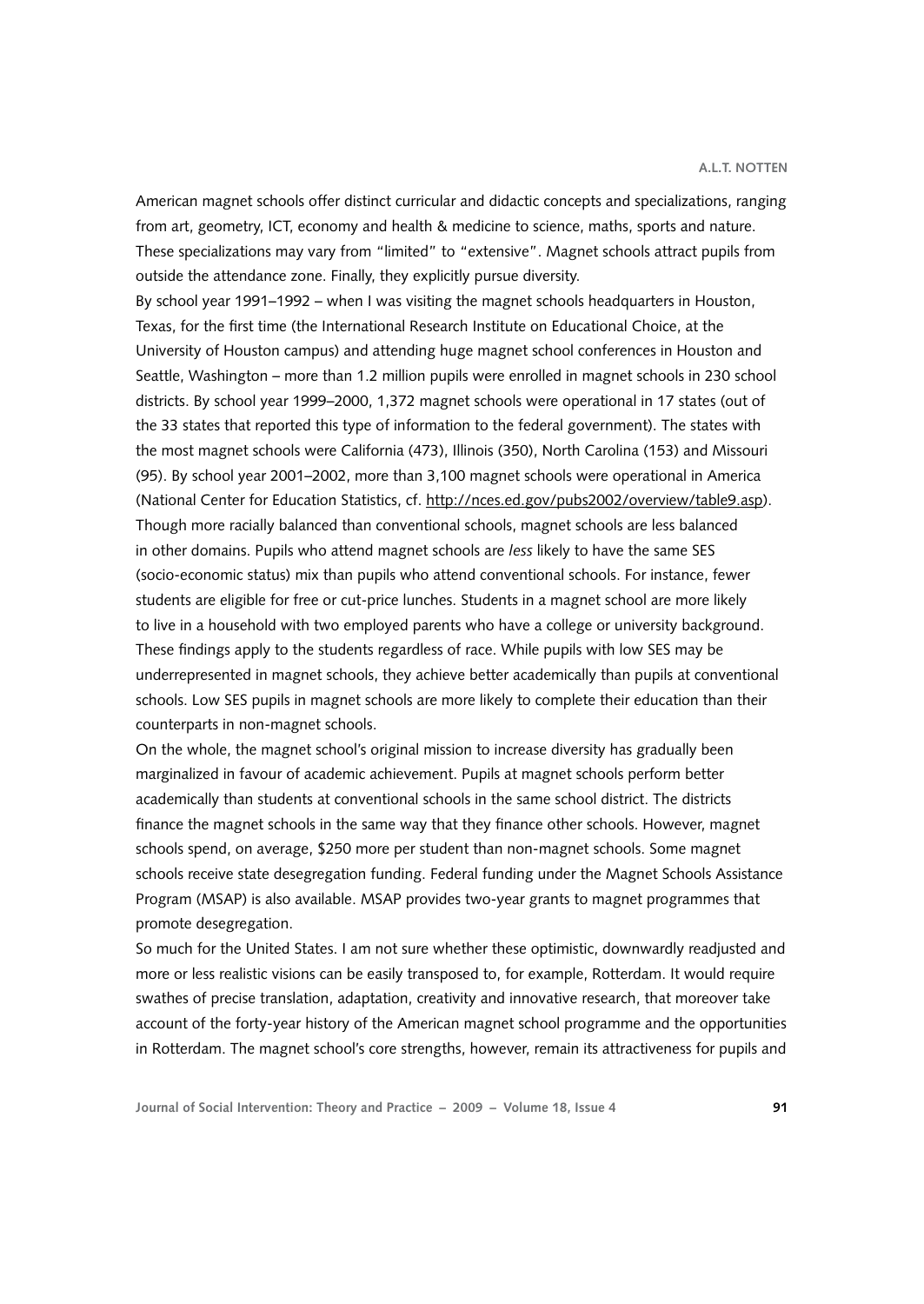<span id="page-9-0"></span>parents (not just well-to-do parents), its competitiveness and special admissions procedures ("to a certain extent"), and – sometimes – its links to the school district's (small) economies or vocational education, and its "moderate" role in desegregation policy.

## C o ncl u si o n

"Moderate", like some community-school practices. Charles Willie, the famous American researcher on school desegregation policy and emeritus professor of Harvard Graduate School of Education, wrote several times that neither a busing system nor a racially controlled assignment policy can solve school segregation; "only a coloured and income-based school choice controlled system" can do so ... to a certain extent.<sup>4</sup> Charles Willie's inspiring examples of local (magnet) school innovation reflect some courageous school district policies. Can schools be encouraged collectively and, at the same time, be prepared for competition on the basis of engineered differences (for example: "in about two years all primary schools will be different magnet schools, and we will help you to achieve this")?

It seems to me that, in the Netherlands, this is a very virtual option. The community school and the magnet school are two neat examples of experimental situations, which are attractive for multidisciplinary urban research and innovation, for teaching and teacher training and for (midcareer) professionalization. In these contexts, the segmented knowledge, which professionals acquire during their initial training, does not provide a strong enough basis for the joinedup thinking and action that is required for cross-service working. What is needed are *new entrepreneurial professionals* in the classes themselves and in and around the school, professionals who want to act as intermediaries. There is a desperate need for this kind of strategy, all the more so, when the vast majority of the municipalities in the country that decides to implement this approach (80%) admit that they have little or no knowledge of the subject.

## **NOTES**

- 1 I offered a short evaluation in: Notten (1996).
- 2 More about this Rotterdam research-and-teaching-arrangement can be found in a comparison of British, Danish and Dutch courses in: Benington, Hartley, Ry Nielsen & Notten (2008).
- 3 More information about American magnet schools can be "googled", for example: [http://](http://www.publicschoolreview.com/articles/2) [www.publicschoolreview.com/articles/2.](http://www.publicschoolreview.com/articles/2)
- 4 From 1987 on, for example: Alves & Willie (1987), cf. Notten (2004, p. 116–139).